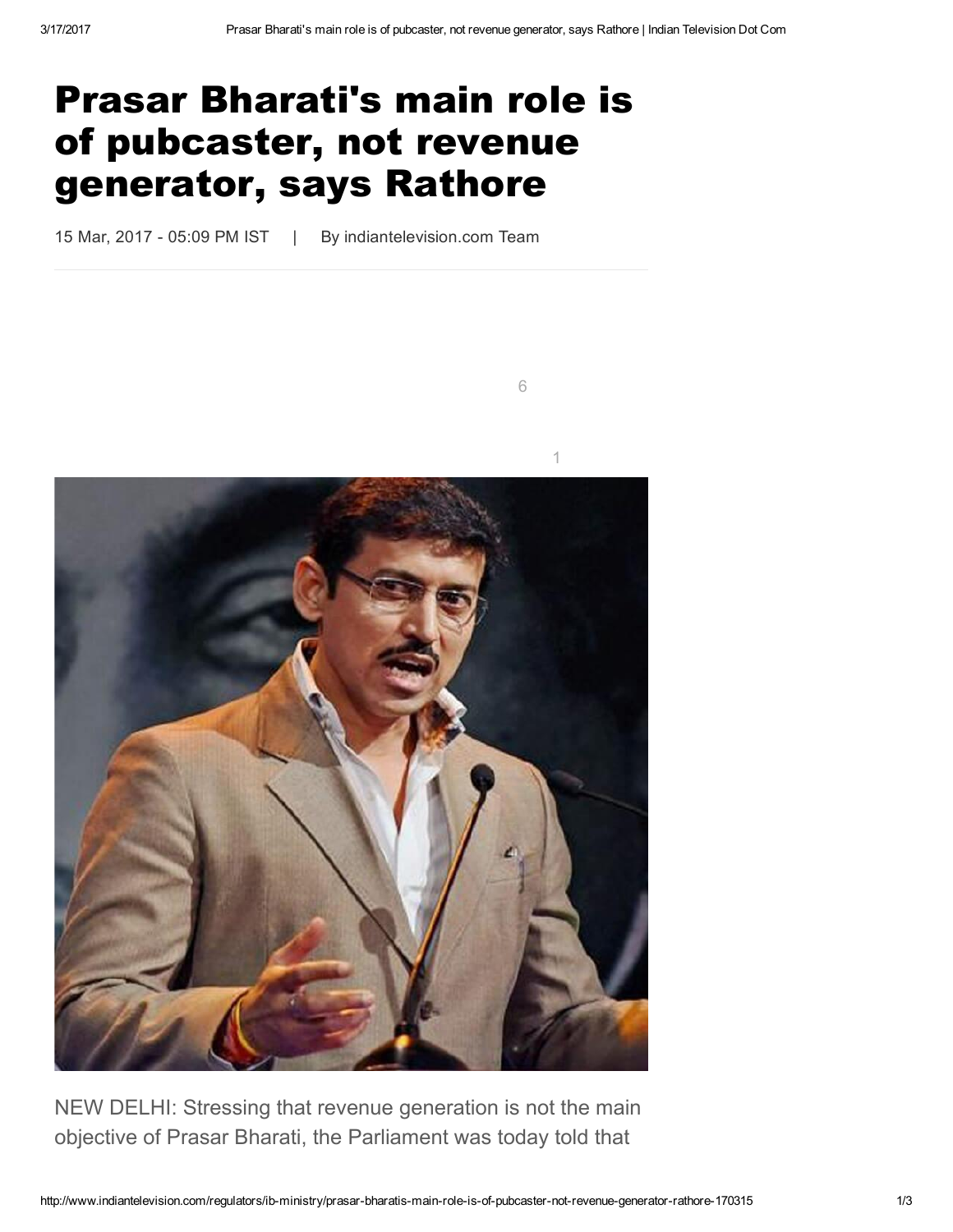the pubcaster is generating its revenue through Internal Extra Budgetary Resources (IEBR) to meet its operating expenses.

Minister of state for information and broadcasting Rajyavardhan Rathore said in reply to a question that the government was providing 100 per cent salary support to Prasar Bharati, apart from plan grant for creation of capital assets and content development.

He said that Prasar Bharati's primary mandate was to organise and conduct public broadcasting service with the intent to inform, educate and entertain the public and to ensure a balanced development of broadcasting on radio and television in the country.

Listing various achievements as an outcome of measures taken in recent years, he said the capability of the direct to home platform FreeDish had been increased from 59 to 104 TV channels of which 80 are already on air, and orders had been placed for implementation of Indian Conditional Access System (iCAS).

(DD sources told indiantelevision.com that these 80 were on MPEG-2, while the remainder will be on MPEG-4 which has been tested and the auction process to fill those slots has already been initiated.)

Apart from DD Kisan, the minister added, that 24-hour Doordarshan channels had been launched in Bihar, Madhya Pradesh, Uttar Pradesh, Rajasthan and Saptagiri from Vijaywada.

The technical facility for launch of new TV Channel DD Arunprabha for the north east had been completed.

Earth stations had been set up at Indore, Rajkot, Vijayawada and Jalpaiguri and the earth station at Leh, Chandigarh, Hisar,